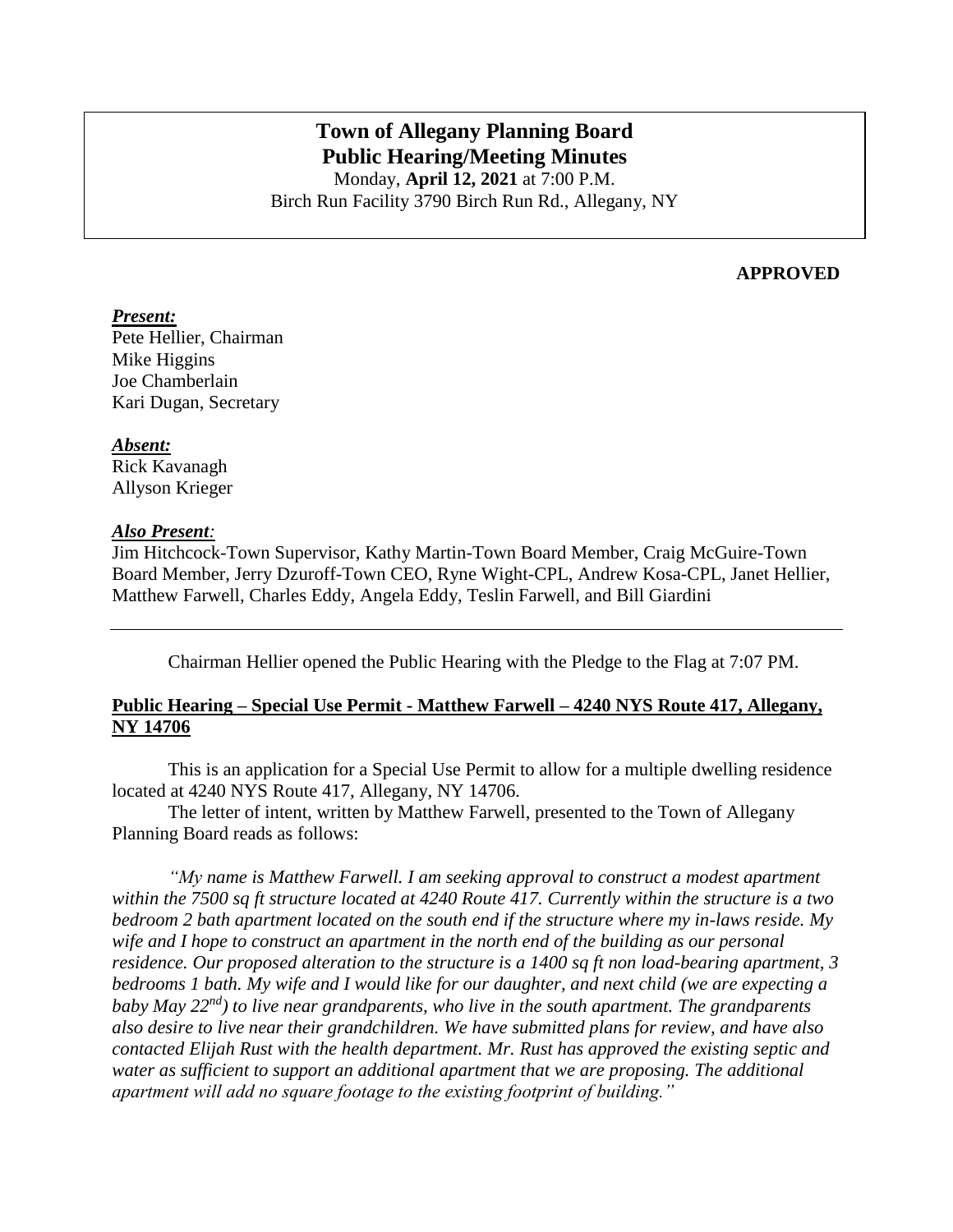Chairman Hellier: This is a Public Hearing for Matthew Farwell to construct a multi dwelling residence at 4240 Route 417. Would you like to tell us more about that?

Matthew Farwell: Our plan is to build an apartment on the north end of the primary structure that already exists. It will be a three bedroom, one bath all within the structure.

Chairman Hellier: The sketch that I saw had the existing has home, with a gap in the middle, and the second home. What is going in the gap in the middle?

Matthew Farwell: Nothing as of right now.

Charles Eddy: We really aren't sure, maybe a work space, maybe something called a create space, or just storage for right now. My wife and I just moved in around Thanksgiving, we moved from Olean down there. We built an apartment in the south end of the 7500 sq. ft. warehouse.

Chairman Hellier: Do we have adequate parking for two families, Jerry?

Jerry Dzuroff: Yes.

Chairman Hellier: Sewer and water?

Jerry Dzuroff: I received a letter from the Health Department that it should be adequate. If there are any modifications, they would make the modifications. If they needed a new tank. It is a new system there now.

Charles Eddy: We have a 1250 gallon septic and leech field that was there. Eli Rust from the County wanted us to add another tank and leech field. From an email, he thinks that this will suffice. It is just an email, but I can get a hard copy later. He had spoken with his superior, and they feel the tank is adequate, they want 10 more feet added to the leech field. It is currently 12 x 25, he would like 10 more feet added with new gravel, and all that.

Jerry Dzuroff: Then, you will be in compliance with the Health Department? Charles Eddy: Yes.

Chairman Hellier: Do we have anything else?

Jerry Dzuroff: As far as the square footage of the entire building, and splitting it into two single family dwellings, a Special Use Permit as the town does not allow for 2 dwellings per parcel. However, it would be allowed with a Special Use Permit, based on the Town of Allegany Zoning Ordinance with this Public Hearing.

Chairman Hellier: Do we have a Site Plan Approval for them?

Jerry Dzuroff: It would require a Special Use Permit, approval from the Planning Board to allow two single family dwellings on one parcel of property. That is with having adequate space, adequate parking, off street parking.

Chairman Hellier: Are there any comments or questions from up here?

Joe Chamberlain: The only one I can think of, have there been any changes since the scrape yard was there? It looked like a fort with barbed wire, and high six foot banks around the building. I was just wondering if it was going to stay like that?

Charles Eddy: There is a lot of money in fencing, naturally we don't love the imposing look of it, but it does offer some sound projection from the road, and the traffic going by. At this point we were going to just leave the berm and the fencing up.

Joe Chamberlain: Is there anything with that, Jerry?

Jerry Dzuroff: We don't regulate the fencing.

Joe Chamberlain: You can't even see the building from the road.

Jerry Dzuroff: No, you can't. There is nothing in the ordinance that says they can not

have that. Dave Nolan, when he had the scrape yard, he did it for security reasons.

Joe Chamberlain: Well, that was trying to cover up the unsightliness.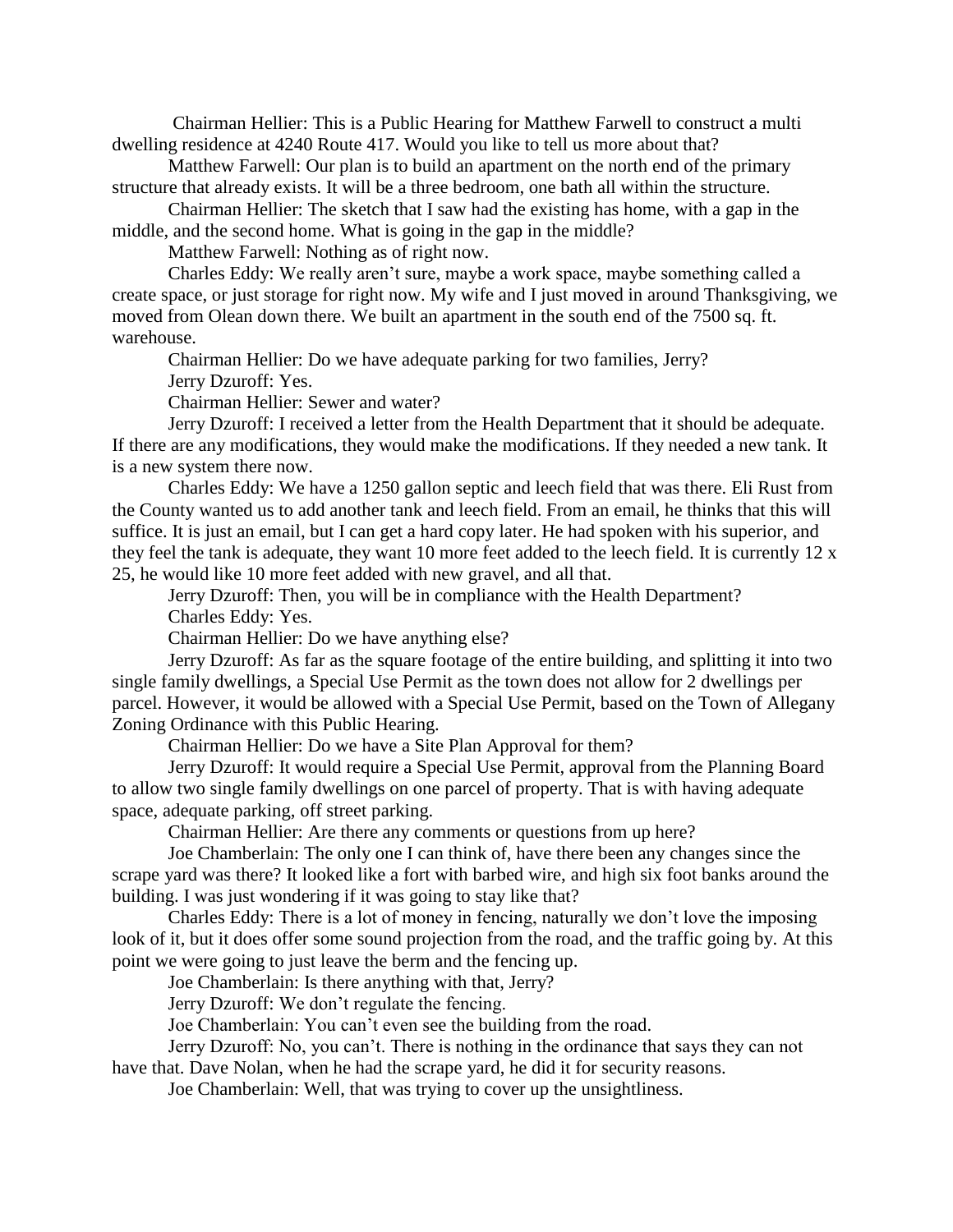Jerry Dzuroff: It was mainly for security because he had all the copper and brass down there. That was the main thing, they had a lot of valuables there.

Chairman Hellier: Any other questions from up here? Anybody in the audience have any questions?

Bill Giardini: Is that zoned for Light Industrial?

Jerry Dzuroff: Yes, correct.

Bill Giardini: I know when we changed all the zoning in the town, we could just fit Light Industrial down in that area down there on 417. Will there have to be additional Light Industrial found some place else if this is going Residential?

Chairman Hellier: You mean as a trade off?

Bill Giardini: Right.

Chairman Hellier: We do not have that in our ordinance.

Bill Giardini: Don't have what?

Chairman Hellier: A trade off, if we convert a piece in Light Industrial to effectively Residential in an Industrial site, it is still zoned Industrial.

Bill Giardini: I know before we could just get the minimal acreage for Light Industrial, this won't affect that? 20 acres Light Industrial in the town, if we take some of that out for Residential, does it have to be placed somewhere else?

Chairman Hellier: No.

Joe Chamberlain: It is still Light Industrial.

Chairman Hellier: It is Light Industrial, just a building with two occupants in it.

Joe Chamberlain: A person could eventually buy that building as Light Industrial and just take out the apartments.

Bill Giardini: And the septic systems will be okayed by the Health Department? Chairman Hellier: Correct.

Bill Giardini: Down the road, will there ever be an application for tax exemption for religious purposes?

Charles Eddy: I'll answer that now. We came from the corner of State and  $17<sup>th</sup>$  St., where we had our church and parsonage. We sold the parsonage last fall and the church is under contract for sale now. But to answer the gentleman's question, right now we are paying taxes on it. Our board is up in the air, leaning toward just forgetting about the tax exemption part, feeling that, in the not too distant future, people may raise a fuss about tax exemption status, and it is not worth the hassle to us. We have already found that the tax base in Allegany is surprisingly a little less than in Olean. So, we are paying taxes on it now. I have copies of the one that went out in January, and that is my candid answer. We are a legitimate 501c3, and we are paying taxes. We are leaning toward saying forget it. Just be regular folk, and not ask for a religious exemption. That is to the best of my knowledge at this point.

Bill Giardini: My last question would be, since there will be two residencies there, is that reappraised? Reassessed?

Supervisor Hitchcock: Yes, yes that would be. Being a two family residential, that would have to go through the Assessor's Office.

Jerry Dzuroff: Right now, I believe it on the tax roll as a warehouse, after March 1<sup>st</sup> for this taxable status, they would add a residence, a pole barn and a second residence. That would all be through the Assessor's Office.

Supervisor Hitchcock: The question I have, is when we are talking about septic, is there any special requirement for a well, for two family?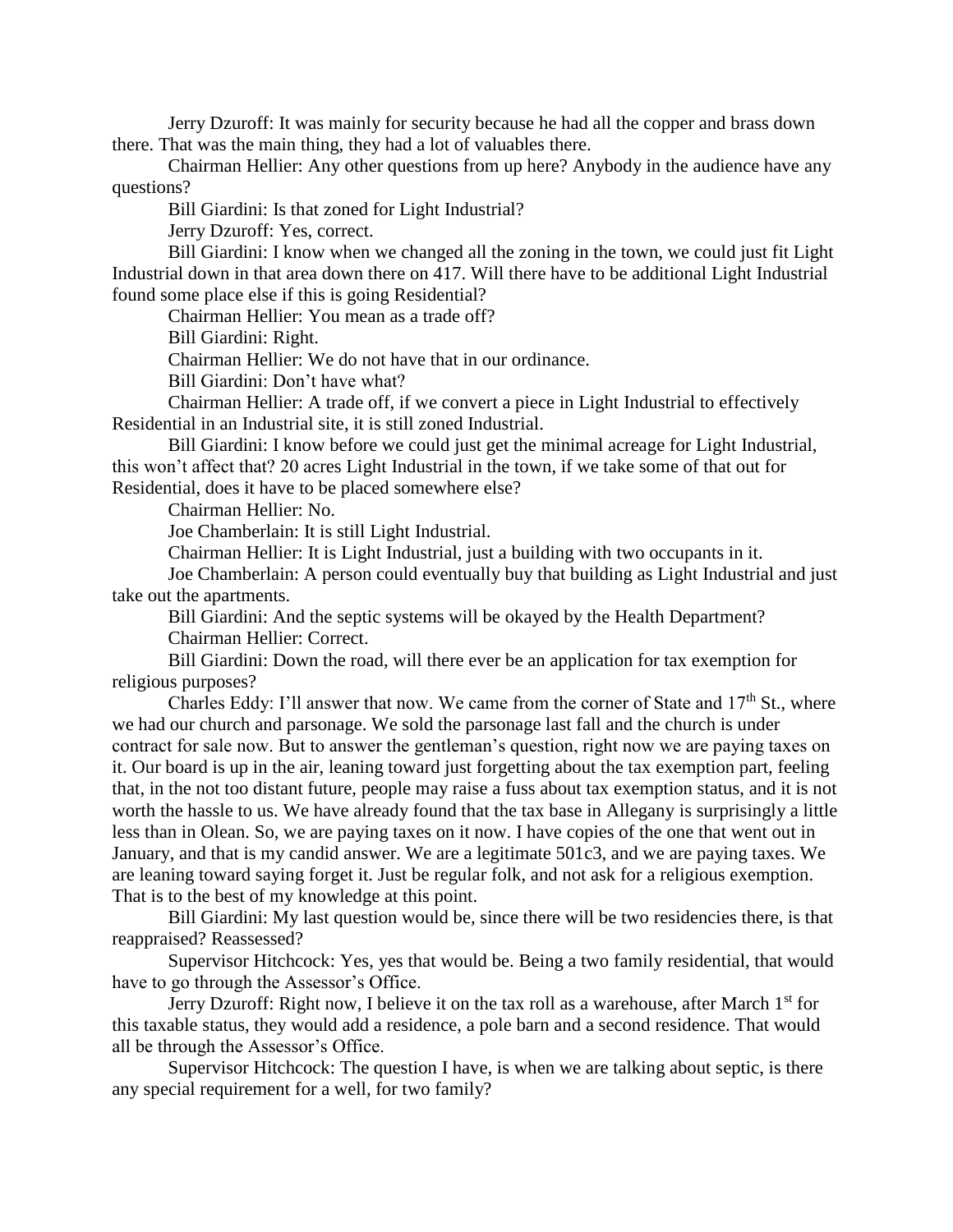Joe Chamberlain: No, not really Jim. Septic is based off the number of bedrooms, so that is how that would be accounted, in my experience, anyway.

Jerry Dzuroff: That would all be through Eli Rust, at Cattaraugus County, he does all the water and sewer. They will have to have approval from that department.

Chairman Hellier: Are there any other questions? None?

#### *Chairman Hellier closed the Public Hearing.*

#### **New Business**

#### **Special Use Permit - Matthew Farwell – 4240 NYS Route 417, Allegany, NY 14706**

Discussions were had regarding the adequacy of the parking and lighting along the existing building. The residents will need to follow up with the Cattaraugus County Health Department to confirm their sewer and water are acceptable and in accordance with the requirements. The residents were informed should they look to expand beyond this additional apartment, they would be required to come before the board again, on a separate application.

*Mr. Chamberlain made the motion to approve Matthew Farwell's Special Use Permit, with the following condition:*

- *Granting of Special Use Permit allows for a maximum of two residences within the existing building.*

*2 nd by Mr. Higgins. Chairman Hellier – aye; Mr. Chamberlain – aye; Mr. Higgins – aye. Carried.*

#### **Old Business**

### **Allegany Crossings – Site Plan Approval and Special Use Permit – 3864 NYS Route 417, Allegany, NY 14706**

Ryne Wight and Andrew Kosa of Clark Patterson Lee, introduced their remote development team members, Barry Sherman and Brian Brogan as well as, Tim and Curtis from Houser Architects. Their team has confirmed the finalized sale of the parcel (93.002-1-14.2). The team is looking for 'Phase 1' approval, through this application. Phase 1 solely involves the renovations to the existing building, these are to include, indoor storage, one or two lease spaces, as well as some exterior storage.

Barry Brogan addressed the board, stating the team's goals are to bring the property back to life.

Andrew Kosa provided an update on the Civil Engineering processes, Part 1 of SEQR is complete. Traffic studies are nearing completion. Geological and Archeological studies are also near completion. Preliminary Geotech and field work has been completed. Septic onsite is to be tested.

Allegany Crossings will provide full submittal and sign permit applications at the May Planning Board meeting.